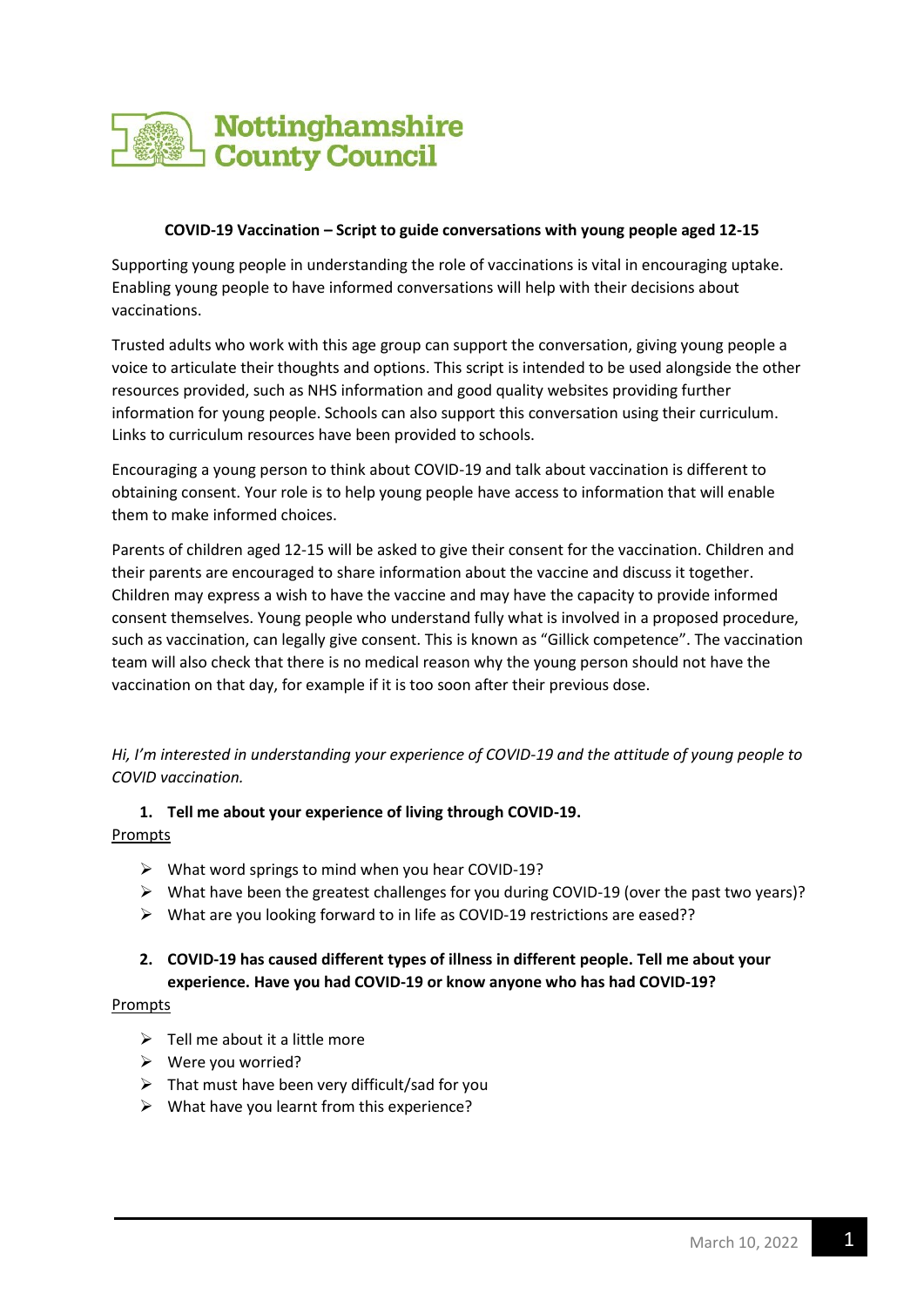## **3. Tell me what you know about the COVID-19 vaccine?**

## Prompts

- ➢ Do you talk to your friends/family about COVID-19?
- ➢ Where do you go to get information about COVID-19?
- ➢ Do you think the vaccine is important? Why/why not?
- $\triangleright$  Do you know what the benefits are of the vaccine?
- $\triangleright$  Who can get vaccinated?
- $\triangleright$  Where can you get it?
- $\triangleright$  When can you get it?
- $\triangleright$  How many vaccines are needed?

## **4. Have you had your COVID-19 vaccine?**

### Prompts **if yes**

- $\triangleright$  When did you get it?
- $\triangleright$  Where did you get it?
- $\triangleright$  What were your reasons

### Prompts **if no**

- $\triangleright$  Some people are worried about having the jab due to things they might have read or heard about it. What is stopping you from having the vaccine (may say: because I had COVID-19, I heard of someone who was ill after the vaccine; I don't like needles; I didn't have anyone to go with and didn't want to go alone)
- $\triangleright$  Are you aware that the COVID-19 vaccination works very well in helping prevent serious illness and stopping us from giving COVID-19 to family and friends?
- ➢ Where would you go to for trusted information about the COVID-19 Vaccinations?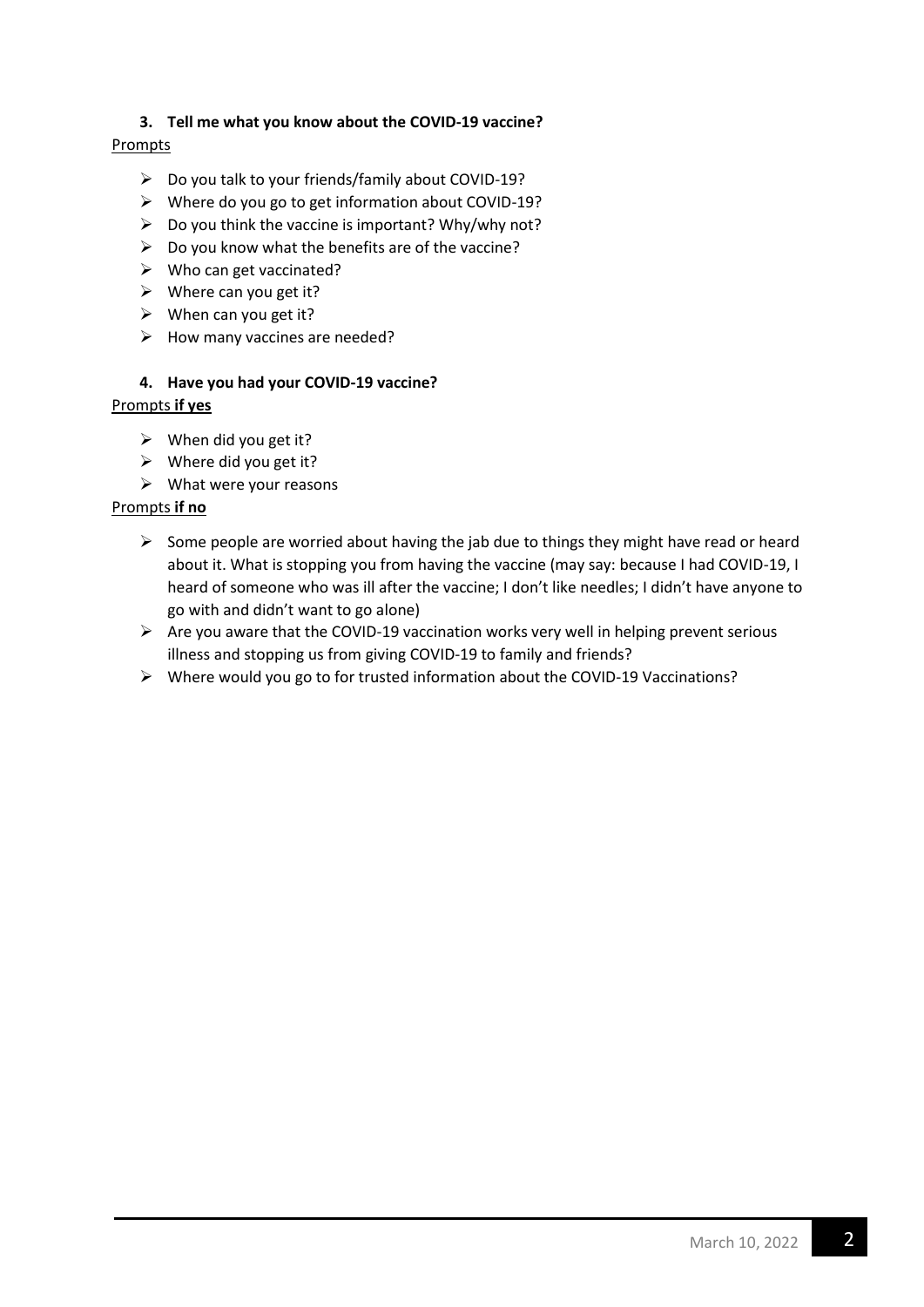# **Guidance notes**

## Vaccines

Vaccines are medicines which teach your immune system how to create antibodies that protect you from diseases.

Young people aged 12-15 years can get two doses of the Pfizer Biontech vaccine. The second dose is given 12 weeks following the first vaccine or if they have previously had COVID-19, whichever is later. Children who have tested positive and who are at high risk from COVID-19 should have their vaccinations delayed until at least 28 days. While COVID-19 is typically mild or asymptomatic in most young people, it can be very unpleasant for some children. A course of vaccine will provide good protection against severe illness and hospitalisation.

Information about getting a vaccination can be found a[t Vaccination and children aged 5-15 -](https://nottsccg.nhs.uk/covid-19/covid-19-vaccinations/groups-being-vaccinated/12-15-year-olds/) NHS [Nottingham and Nottinghamshire CCG \(nottsccg.nhs.uk\)](https://nottsccg.nhs.uk/covid-19/covid-19-vaccinations/groups-being-vaccinated/12-15-year-olds/) or at [Bassetlaw CCG \(bassetlawccg.nhs.uk\)](https://www.bassetlawccg.nhs.uk/)

## Why COVID vaccine is important

Vaccination means that we can stop the spread of the virus quickly and protect ourselves and those we love. Vaccinating 12- to 15-year-olds should also help to reduce the need for young people to have time off school and reduce the risk of spread of COVID-19. This should reduce the disruption to face-to-face education. By keeping children in school, this helps them stay emotionally well and happier. It will also help children and young people to safely participate in hobbies, social events, and plans to spend time with friends and family, as well as protecting from serious illness and even death. We need more people to get vaccinated so that way the spread of the disease is slowed down. It is important that everyone who can take the vaccine gets it as soon as possible.

## Are the vaccines safe?

All COVID-19 vaccines have been very well tested before being licenced to use with people. Before recommending COVID-19 vaccination for children and young people, scientists conducted clinical trials with thousands of children and young people and no serious safety concerns were identified. The vaccine has gone through all the necessary safety procedures to be approved by the UK's independent medicines regulator, the Medicines and Healthcare products Regulatory Agency (MHRA). Once a vaccine is in use, it is continuously monitored to make sure it continues to be safe. Millions of people have already been vaccinated and most side effects are mostly minor, with serious side effects being extremely rare.

Because vaccines work by triggering your immune system to produce a reaction, you can have side effects after you receive the vaccine. Things like having a temperature, or feeling achy, or getting a headache are common after receiving many vaccines and this is the same for the approved COVID-19 vaccines. Having these symptoms means that your immune system *is working as it should be*. Usually, these symptoms last a much shorter time than a real infection would (most are gone within 1–2 days). You cannot get COVID-19 from any of the vaccines. If you experience minor side effects after the vaccination, you can rest and take paracetamol (follow the dose advice in the packaging) to help you feel better.

The vaccination programme always veers on the side of caution and for that reason you may be asked to wait for 15 minutes after the vaccine, for example if you have had an allergic reaction to another vaccination previously. Allergic reactions to the COVID-19 vaccine are extremely rare and happen almost immediately. Some people may be nervous about needles or getting an injection. The team is trained to deal with reactions and treat them immediately.